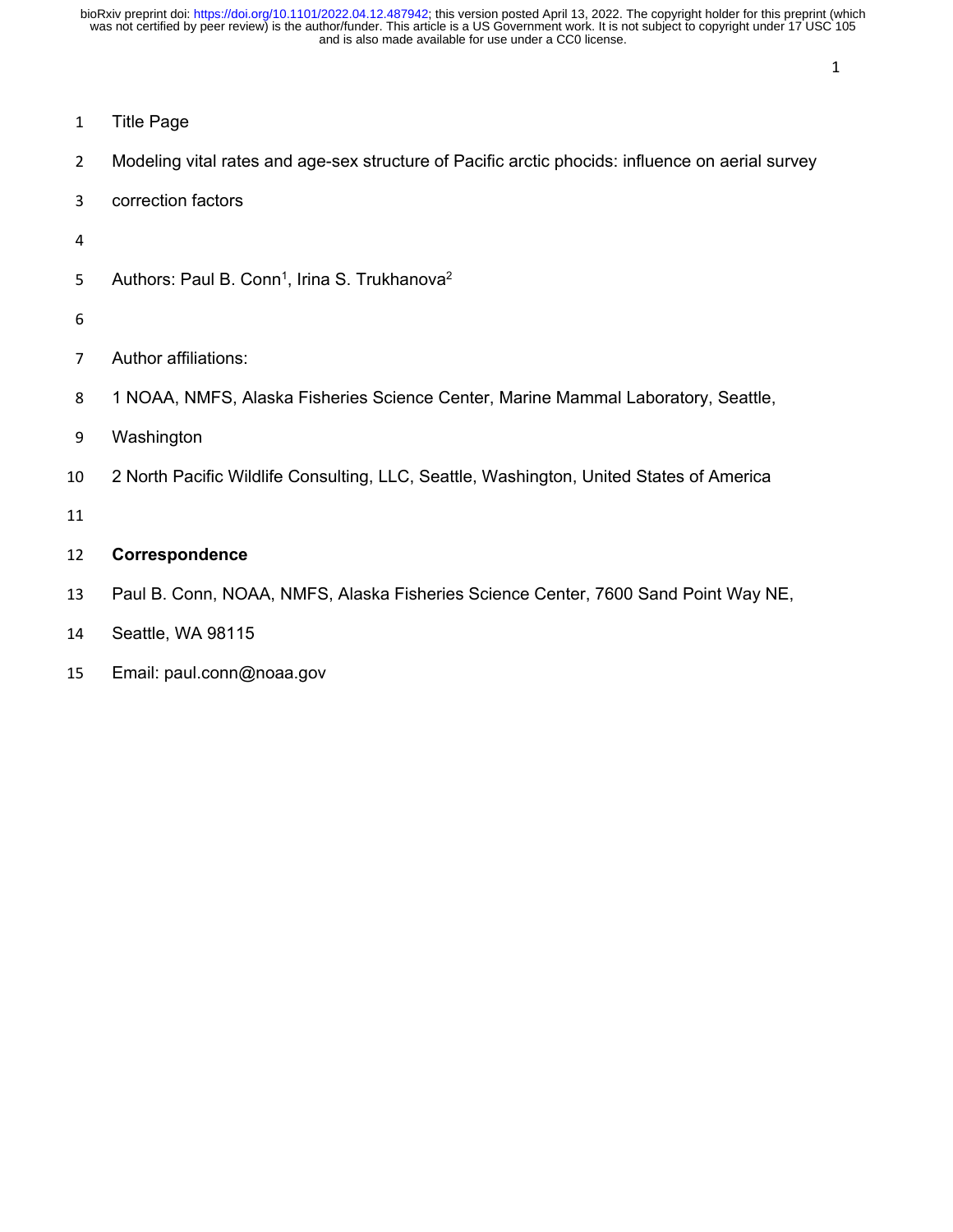## Abstract

| 17 | To estimate abundance, surveys of marine mammals often rely on samples of satellite-tagged          |
|----|-----------------------------------------------------------------------------------------------------|
| 18 | individuals to correct counts for the proportion of animals that are unavailable to be detected.    |
| 19 | However, naïve application of this correction relies on the key assumption that availability of the |
| 20 | tagged sample resembles that of the population. Here, we show how matrix population models          |
| 21 | can be used to estimate the stable stage structure of bearded seals ( <i>Erignathus barbatus</i> ), |
| 22 | ribbon seals (Histriophoca fasciata), ringed seals (Pusa hispida), and spotted seals (Phoca         |
| 23 | largha) in the Bering and Chukchi Seas, and how these proportions can be used to adjust aerial      |
| 24 | survey correction factors so that they represent population-level availability. We find that        |
| 25 | correction factors ignoring age-sex composition can positively bias spotted seal abundance by       |
| 26 | an average of 13% and negatively bias ribbon seal abundance by an average of 5%. Note that          |
| 27 | we did not examine potential bias for bearded or ringed seals due to low sample sizes; as such,     |
| 28 | we urge caution in interpretation of abundance estimates for these species.                         |
| 29 |                                                                                                     |
| 30 |                                                                                                     |

 KEYWORDS age and sex structure, availability, detection probability, *Erignathus barbatus*, *Histriophoca fasciata*, matrix population model, *Pusa hispida*, *Phoca largha*, stable stage distribution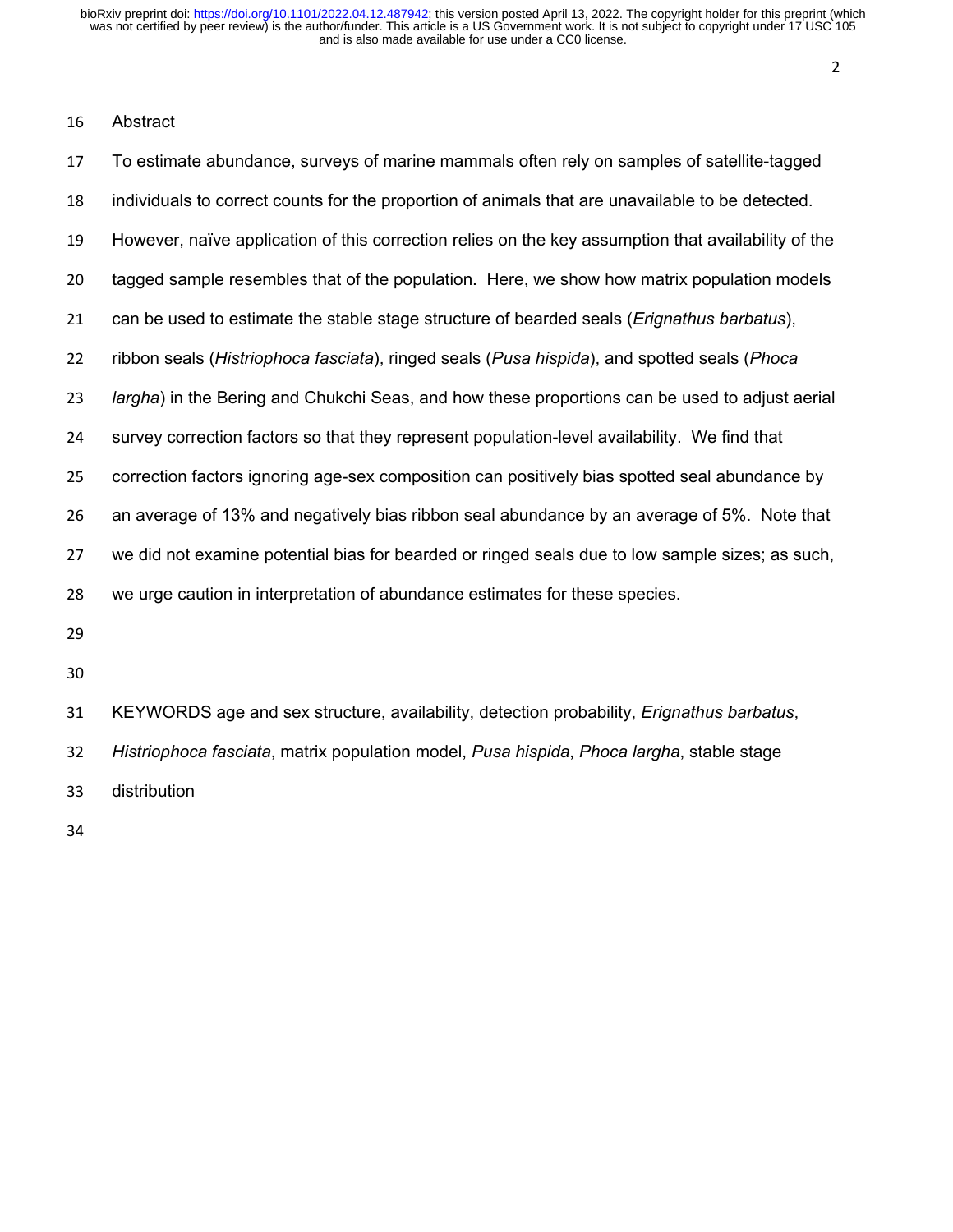#### 

#### **1. Introduction**

 Analysis of animal survey counts of often include corrections for availability, the proportion of animals that are detectable while surveys are being conducted (Marsh & Sinclair, 1989). For marine mammals surveyed in water, availability consists of the proportion of animals that are at the surface while the survey vessel passes (e.g. McLaren, 1961; Barlow et al., 1988); for aural surveys of songbirds, it is the proportion of birds that sing while counts are conducted (Diefenbach et al., 2007); and for aerial surveys of phocids on sea ice, it is the proportion of seals that are hauled out (Bengtson et al., 2005; Simpkins et al., 2003). In all cases, availability corrections are needed to prevent negative bias in abundance estimates (Nichols et al., 2009). For ice-associated seals surveyed on sea ice, one possible avenue for estimating availability is to use data from satellite-linked time-depth recorder tags (TDRs) to estimate the proportion of time seals spend out of water (Bengtson et al., 2005). Indeed, availability estimates from TDRs have been used to correct survey counts of seals in the Bering (Conn et al., 2014; Ver Hoef et al. 2014) and Chukchi (Bengtson et al., 2005) seas. However, these previous efforts implicitly assumed that availability computed from the sample of tagged seals was a good approximation to that of the population – in other words, that the TDR data was not systematically biased in some way.

 Recently, London et al. (2022) examined the influence of environmental variables and age-sex class on haul-out probabilities of bearded, ribbon, and spotted seals in the Bering and Chukchi seas. For ribbon and spotted seals (sample sizes for bearded seals were insufficient), they demonstrated that haul-out probabilities differed considerably by age- and sex-class. Age- and sex-specific differences in availability are logical given biological constraints, with adult females needing to spend substantial time on ice for whelping and lactation (12-18 days for bearded seals; 21-28 days for ribbon seals; 14-35 days for spotted seals; reviewed in Oftedal et al.,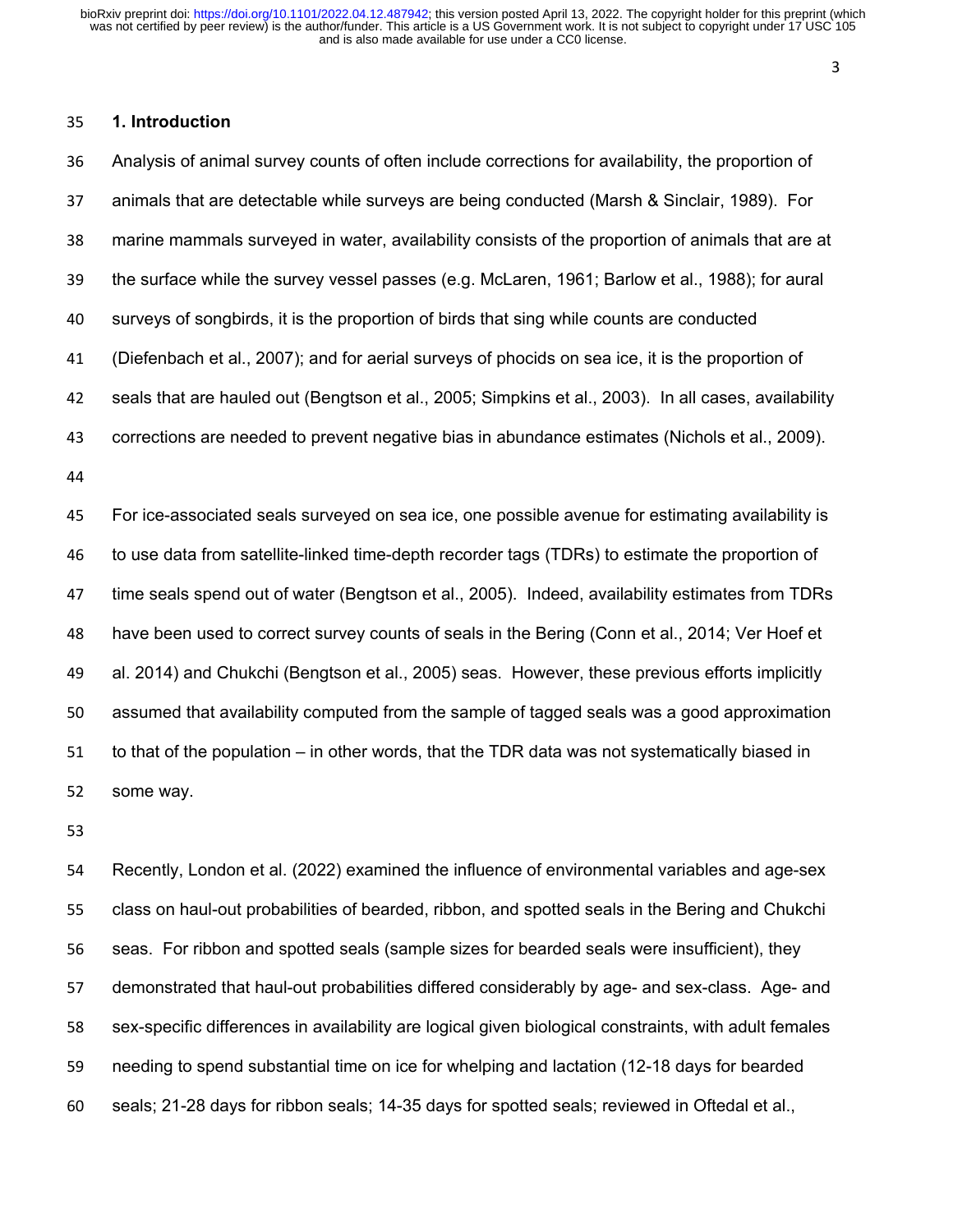1987). Similarly, adult male phocids mate with females shortly after parturition, and will mate with more than one female if possible (Stirling et al., 1981). Bearded seal males also exhibit polygynous behavior and defend relatively stable territories that are advertised to females via underwater vocalization (Van Parijs and Clark, 2006); we might, then, expect adult females to spend considerably more time hauled out than adult males during pupping season, but for adults to be concentrated near sea-ice haul-out locations. By contrast, subadults of all species have no reproductive constraints, though all age classes use sea ice as a platform to undergo an annual spring molt that ranges from ≈30 days in spotted and ringed seals to ≈120 days for bearded seals (Thometz et al., 2021).

 Age- and sex-mediated differences in haul-out behavior suggest a potential for bias in availability if the age-sex structure of satellite-tagged seals differs from that of the population. For ice-associated seals in the Bering and Chukchi Seas, capture operations have largely been opportunistic (Boveng et al., 2020). Adult bearded seals, for instance, are wary of humans and are particularly hard to capture on ice. Most marking operations for bearded seals have thus focused on young animals (e.g. Cameron et al., 2018; Olnes et al. 2021). Similarly, spotted seals have sometimes been caught in coastal lagoons, a process that favors capture of young individuals (e.g. Lowry et al., 1998). There is thus reason to expect that age-aggregated availability estimates for these species will be biased towards younger age classes. If younger age classes haul out less frequently than adults, naïve application of such estimates as aerial survey correction factors will likely result in positively biased abundance estimates.

 In this paper, we examine the potential for bias in ice seal availability estimates when the sample of satellite-tagged seals is biased towards young individuals, and when age-sex class is ignored during estimation. We compare age aggregation to an alternative approach that attempts to estimate population-weighted availability, where age- and sex-specific availability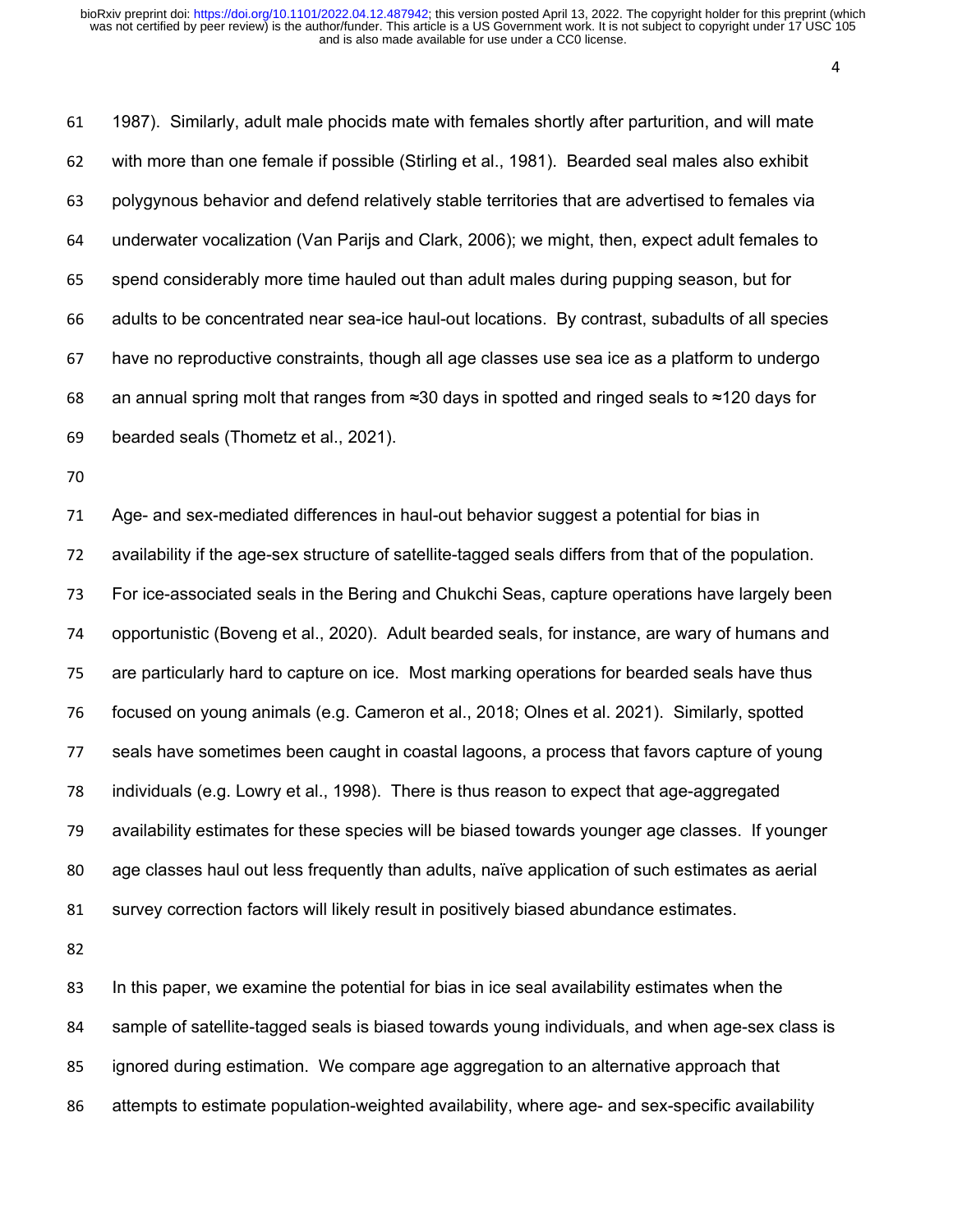estimates are weighted by the proportion of animals thought to be in each age-sex class. To derive these weights, we rely on stable stage distributions estimated from matrix population models (Caswell, 2001). After using data from the literature to estimate stable stage proportions for ice-associated seals, we illustrate our approach by applying both types of estimation approaches to TDR records of spotted and ribbon seals in the Bering Sea. **2. Methods** 2.1 Availability models A number of authors have used generalized linear mixed models (GLMMs; Wolfinger and O'connell, 1993) to investigate factors affecting haul-out probabilities of arctic and subarctic seals (e.g., Bengtson et al., 2005; Crawford et al., 2019; London et al., 2022; Olnes et al., 2021; Ver Hoef et al., 2010; Von Duyke et al., 2020). The GLMM framework is appealing because it allows one to include individual-level random effects, as well as autocorrelated error structures that are necessary to account for responses that are statistically dependent (as when seals haul-out consecutively for many hours). We summarized haul-out records as Bernoulli 101 responses; for individual *i* and hour *t*, we set  $Y_{it}$  =1 if individual *i* has a dry tag for ≥50% of hour *t*. According to the GLMM framework, the expected value (i.e., prediction) for individual *i* at hour *t* is a function of both fixed effects specified by the investigator (e.g., choice of explanatory predictors) and random effects which are largely governed by the specific error structure assumed and variability in the observed data. Specifically, the expected values of haul-out observations given random effects can be given as

107 
$$
E(Y|\eta) = g^{-1}(X\beta + Z\eta)
$$

 where predictive covariates are codified in a design matrix, **X** (see McCullagh & Nelder, 2019), **β** represents a vector of regression parameters, **Z** gives a design matrix for random effects that 110 links random effects to particular observations, and  $\eta$  is a vector of random effects. The 111 function  $g^{-1}$  represents an inverse link function that will typically be used to convert the linear predictor to the scale of the observations (in our application, this is the inverse logit function).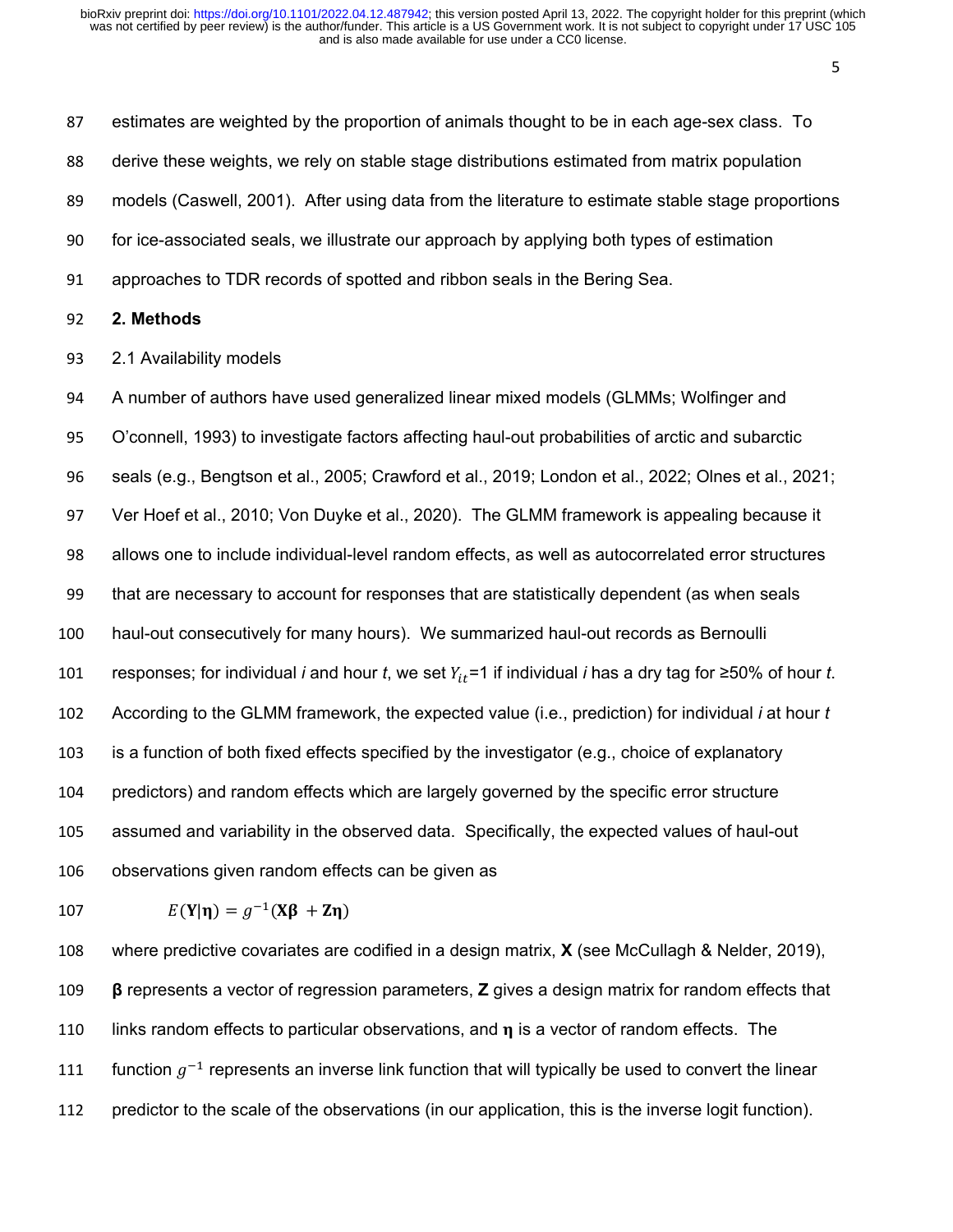In specifying alternative models for haul-out distributions, we will focus on the fixed effects 115 structure,  $\xi = X\beta$ , as it is here that researchers may specify different covariate effects (including sex-age effects). In particular, we consider two types of models, one with sex-age effects, and one without:

118 Model 1: 
$$
\xi_{as} = X_1 \beta_1 + X_2 \beta_2
$$

119 Model 1: 
$$
\xi_0 = X_1 \beta_1
$$
.

120 Here,  $X_2$  and  $\beta_2$  represent a design matrix and regression parameters for age- and sex-effects, 121 and  $X_1$  and  $\beta_1$  represent a design matrix and regression coefficients for remaining covariates (e.g., weather, time-of-day), including an intercept. For specific examples of how such models can be formulated, see *Ribbon and Spotted Seal Analysis*.

125 The GLMM models can be fitted directly to TDR records to estimate  $\beta_1$  and  $\beta_2$  (we designate 126 such estimates as  $\widehat{\beta}_1$  and  $\widehat{\beta}_2$ ). However, for aerial survey corrections we need to make predictions of the proportion of seals that were hauled out at the particular time when aerial 128 surveys were conducted. To make predictions, let  $X_1^*$  denote a design matrix where relevant entries correspond to the realized covariates at the time surveys were conducted. Availability 130 bredictions at the time of the survey can then be made using the fixed-effects structure  $\,\mathbf{\mathbf{\mathfrak{z}}}_0^* =$  $X_1^* \hat{\beta}_1$  for the model without age- and sex-effects. If random effects have mean zero as is 132 standard, a vector of availability predictions ( $a_0^*$ ) can then be generated as  $a_0^*=g^{-1}$  ( $\xi_0^*$  ); variances of predictions are slightly more complicated; see Ver Hoef et al. (2014).

 However, for models with age- and sex- effects, we can only make predictions for specific age- and sex values. For instance, if we use a categorical fixed effect to represent age-sex class (e.g., young-of-year, subadult, adult female, and adult male), we can only make predictions for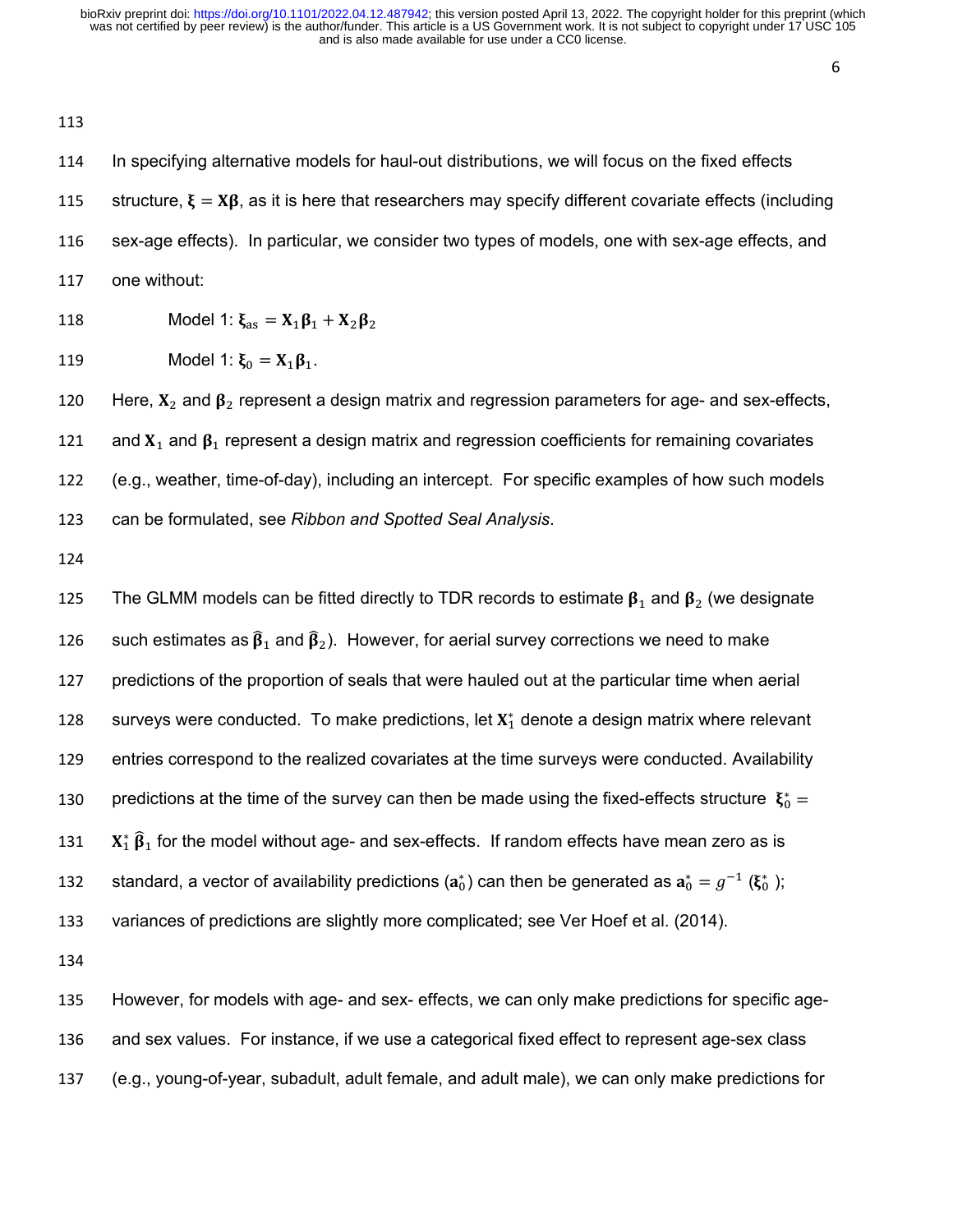| 138 | each of these groups separately. Without loss of generality, let us assume that we have these                                                                                                                 |
|-----|---------------------------------------------------------------------------------------------------------------------------------------------------------------------------------------------------------------|
| 139 | four age-sex classes, and denote their predictions as $a_{\text{yoy}}^*$ , $a_{\text{sf}}^*$ , and $a_{\text{am}}^*$ , respectively. In the                                                                   |
| 140 | usual case that aerial surveys are unable to discern age-sex class (possibly they would be able                                                                                                               |
| 141 | to discern differences between young-of-year and other classes), it thus is necessary to average                                                                                                              |
| 142 | among availability predictions somehow, e.g.,                                                                                                                                                                 |
| 143 | $\tilde{\mathbf{a}} = \pi_{\text{yoy}} \mathbf{a}_{\text{yoy}}^* + \pi_{\text{sub}} \mathbf{a}_{\text{sub}}^* + \pi_{\text{af}} \mathbf{a}_{\text{af}}^* + \pi_{\text{am}} \mathbf{a}_{\text{am}}^*$<br>Eq. 1 |
| 144 | where $\sum_i \pi_i = 1.0$ . Ideally, the weights $\pi_i$ should reflect the age-sex composition of the                                                                                                       |
| 145 | population being surveyed. One possibility is to use stable stage proportions to help define                                                                                                                  |
| 146 | these weights.                                                                                                                                                                                                |
| 147 |                                                                                                                                                                                                               |
| 148 | 2.2 Stable stage distributions                                                                                                                                                                                |
| 149 | Our strategy for computing stable stage proportions (i.e., $\pi_{\text{yoy}}$ , $\pi_{\text{sub}}$ , $\pi_{\text{af}}$ , $\pi_{\text{am}}$ ) was to (1) use                                                   |
| 150 | matrix population models (Caswell, 2001) for each species to calculation stable age proportions                                                                                                               |
| 151 | (ages 0-39+), and (2) to use sexual maturity schedules reported in the literature to convert                                                                                                                  |
| 152 | stable age proportions to stable stage proportions.                                                                                                                                                           |
| 153 |                                                                                                                                                                                                               |
| 154 | In order to conduct these analyses, we first compiled data on survival, female reproduction, and                                                                                                              |
| 155 | sexual maturity from the literature to help calculate stable stage proportions for bearded, ribbon,                                                                                                           |
| 156 | ringed, and spotted seals. For survival, we used results from a hierarchical meta-analysis                                                                                                                    |
| 157 | previously fit to a variety of phocid mortality datasets (Trukhanova et al., 2018) to produce                                                                                                                 |
| 158 | annual survival estimates for the four species of interest. In particular, we used the same                                                                                                                   |
| 159 | methods and data reported in Trukhanova et al. (2018), using their ribbon seal example                                                                                                                        |
| 160 | template, to re-fit models and produce posterior predictions of survival for each of the four                                                                                                                 |
| 161 | species. These models specify a U-shaped mortality curve (Choquet et al., 2011), with typically                                                                                                               |
| 162 | high mortality at the beginning of life, followed by a period of low mortality, and finally increasing                                                                                                        |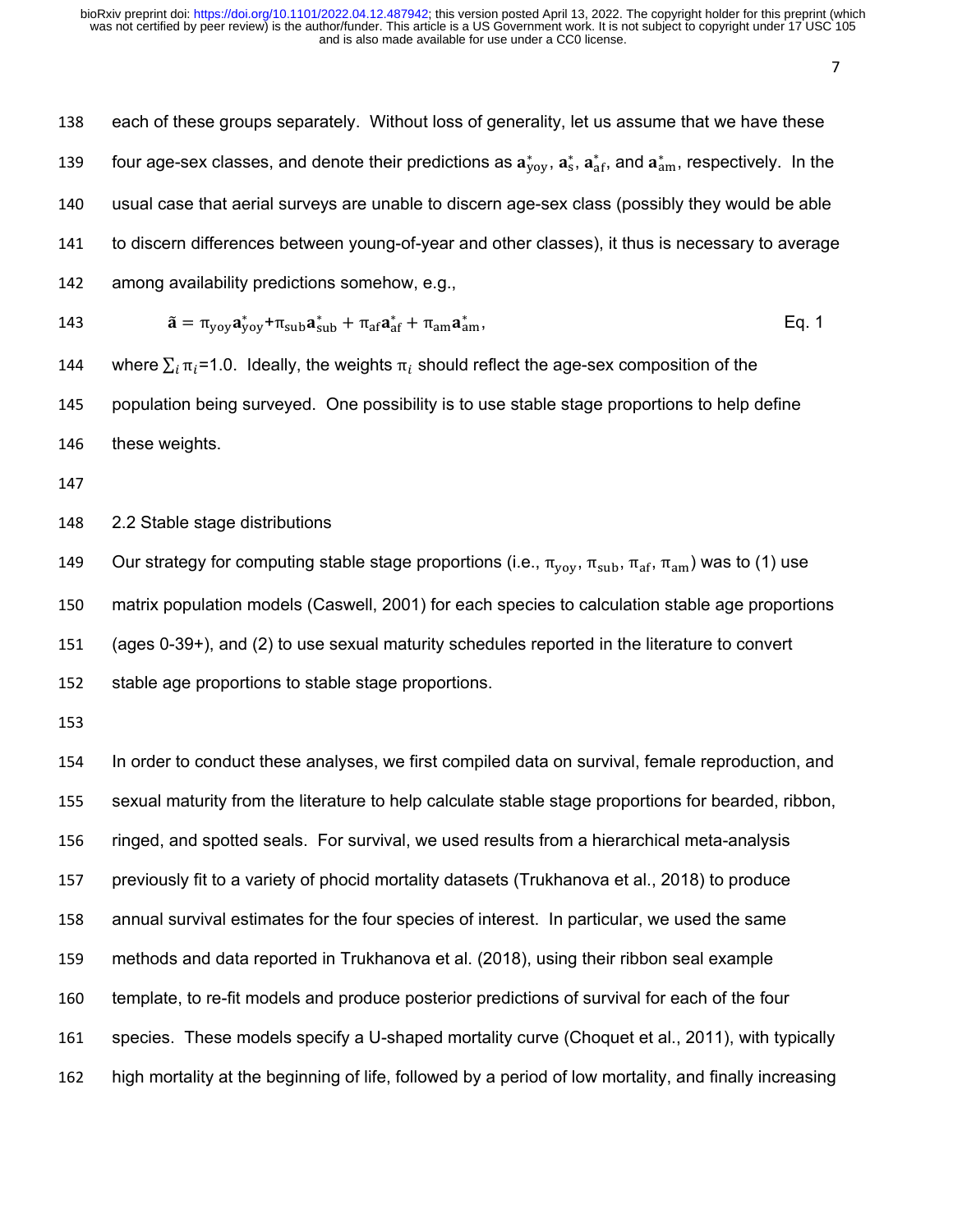mortality at older ages corresponding to senescence. We conducted analysis with JAGS 4.2.0 (Plummer, 2003), using the highest-ranked DIC model from Trukhanova et al. (2018) which included effects of subfamily, species, and dataset.

 For female fecundity, we used a combination of different data sources depending on species and the amount of data available, with preference towards data collected in the Bering and Chukchi Seas (where we collect aerial survey and satellite telemetry data) and to data that were recently collected. We favored recent data since there is some indication that pregnancy rates have increased and age at sexual maturity have decreased in recent decades (Alaska Dept. of Fish & Game, 2020; Krafft et al., 2006, Quakenbush, 2020). For ringed and spotted seals, we based female reproductive and maturity on data that the Alaska Department of Fish and Game (ADFG) gathered from Alaska subsistence hunters between 2010 and 2019 (Quakenbush et al., 2020 and Alaska Dept. of Fish and Game, 2020, respectively). Reproductive assessments were limited to specimens gathered in winter and spring, when seals were reliability pregnant or had just given birth. For bearded seals, ADFG data were quite limited, so we widened the years considered to 1964-2020 and combined them with Russian data from the Bering Sea gathered in the 1980s (Fedoseev, 2000, Table 47). For ribbon seals, we based female fecundity entirely on Russian records from the Bering Sea gathered in the 1980s (Fedoseev, 2000, Table 24).

 From these data, we summarized the number of specimens (*nia*) for each species (*i*) and age class (*a*), and the number of these which were pregnant or had given birth in the year they were examined (*yia*), as well as the number that were sexually mature (*zia*). We truncated ages 9 and greater into a single 9+ group to reduce the likelihood of aging errors. Raw proportions by age did not necessarily increase in a smooth, monotonic fashion (particularly for ADFG data where sample sizes were small), a feature of the data that we ascribed to low sample size. In these cases, we used generalized additive models (GAMs) to smooth proportions of reproducing or mature females as a function of age. This was accomplished using the mgcv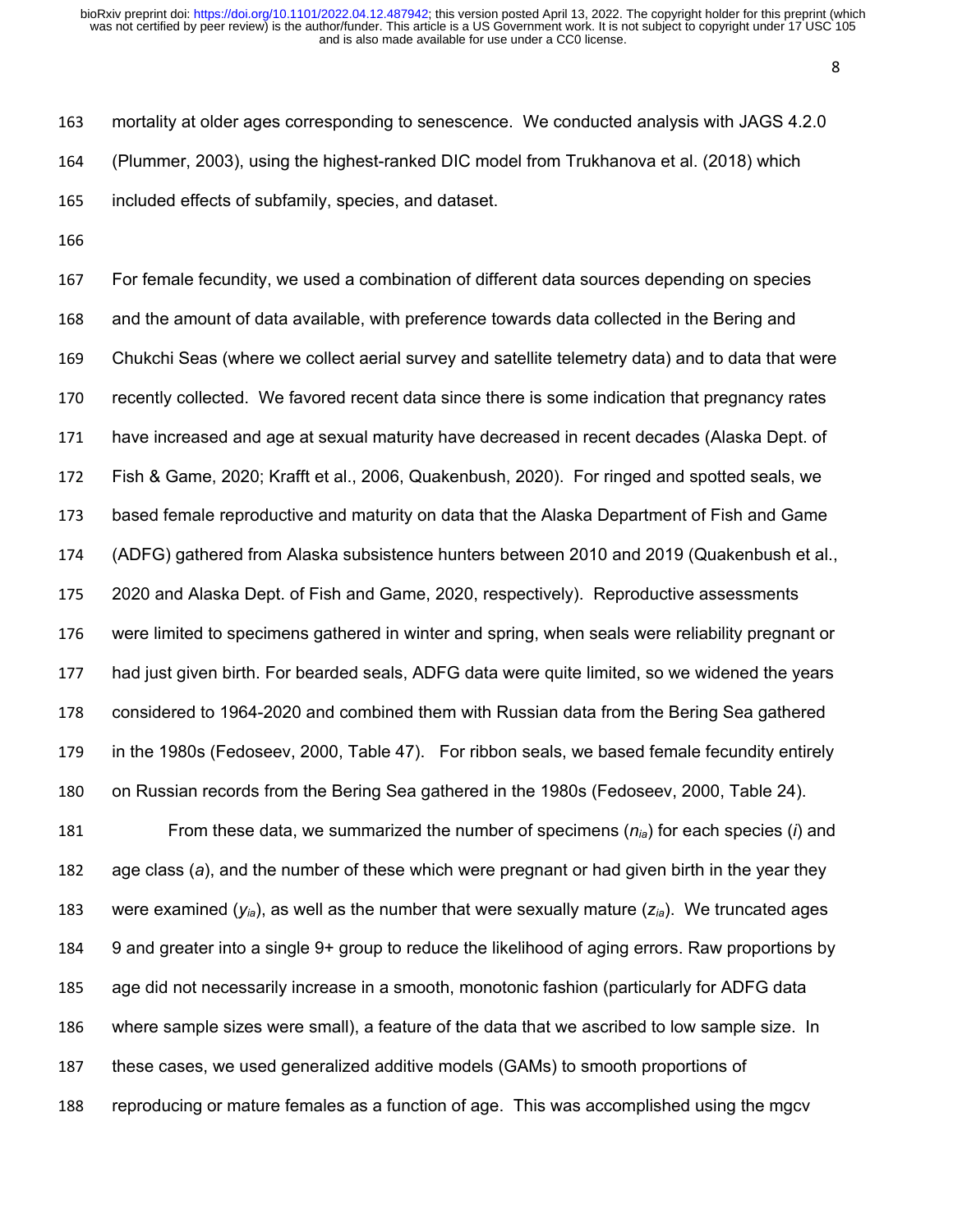package (Wood, 2017) in the R programming environment (R Core Team 2017), using a binomial error structure:

191  $y_{ia} \sim Binomial(n_{ia}, p_{ia}),$ 

 where *pi,a*, gives the proportion of females of species *i* and age class *a* that give birth in any particular year. Note that these species almost never give birth to more than a single pup per year, so *pia* is roughly synonymous with per capita fecundity. The GAM models incorporated smooth effects of age, and predictions from these models were incorporated into stable stage calculations (see below).

 We used the notation *mi,s,a* to denote the proportion of species *i*, sex *s*, and age *a* that are reproductively mature. For females, we used the same data sets and analysis procedures 200 described above to estimate  $m_{i,s,a}$  from  $n_{ia}$  and  $z_{ia}$ . For Russian data, sample sizes were large 201 enough that we simply used raw data proportions (i.e.,  $m_{i,s,a} = z_{ia}/n_{ia}$ ). Data for the proportion of mature bearded, ribbon, and spotted seal males were taken from Tikhamorov (1966) from collections in the Bering Sea and Sea of Okhotsk. For male ringed seal maturity, we averaged proportions reported in Fedoseev (1965) and Tikhamorov (1966), weighting by sample size when they were available for both studies, and weighting each study equally when sample sizes were missing.

 We used survival and reproductive values to parameterize a Leslie matrix model (Caswell, 2001). Our matrix model was structured with a post-breeding census (so that fecundity represents the product of adult survival and reproduction); it was also parameterized entirely in terms of females: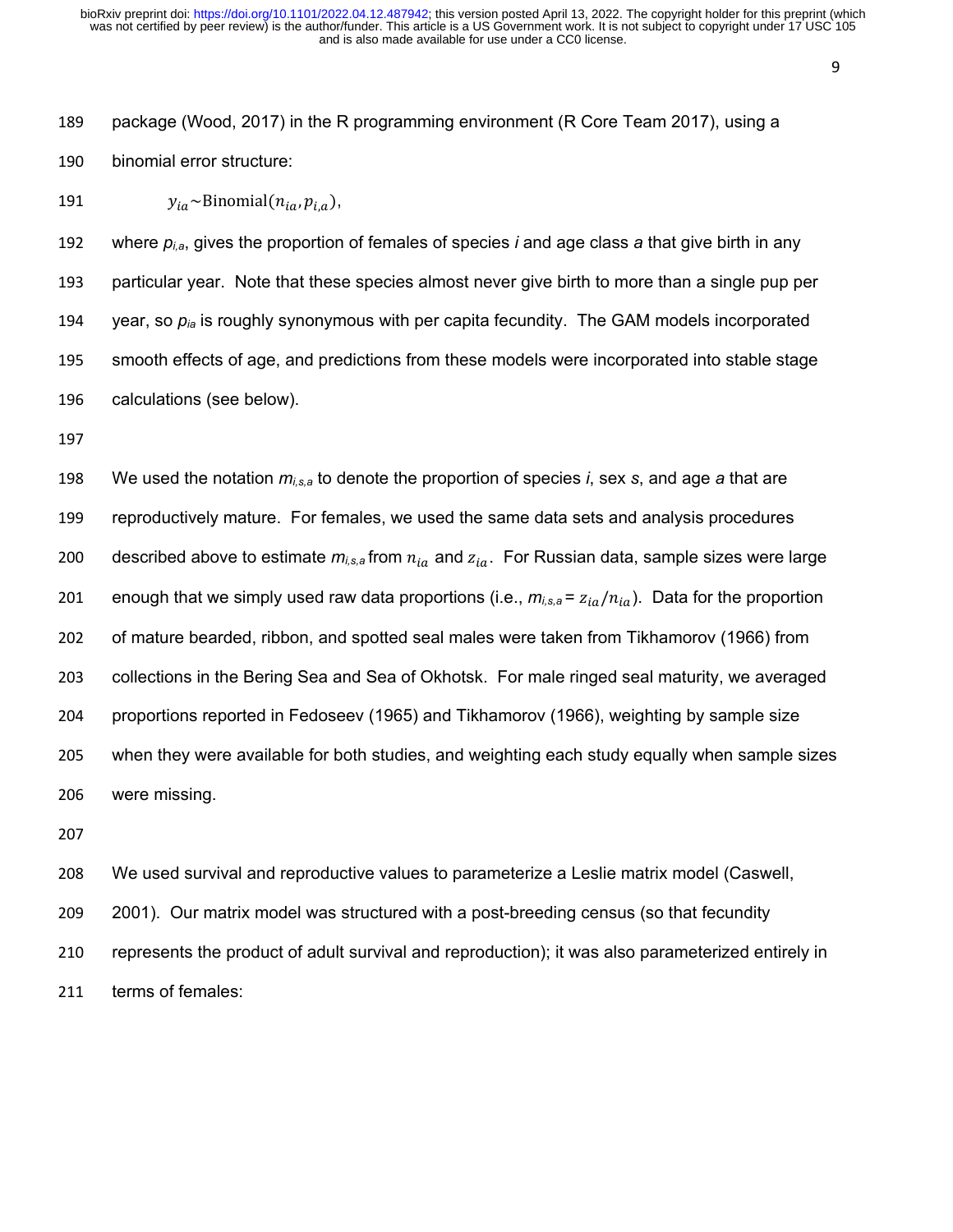10

| 212 |                                                                                                                                                                                                                                                                                                                                   |  |  |  |  |
|-----|-----------------------------------------------------------------------------------------------------------------------------------------------------------------------------------------------------------------------------------------------------------------------------------------------------------------------------------|--|--|--|--|
|     |                                                                                                                                                                                                                                                                                                                                   |  |  |  |  |
|     |                                                                                                                                                                                                                                                                                                                                   |  |  |  |  |
|     | $\mathbf{A_i} = \begin{bmatrix} F_{i,0} & F_{i,1} & F_{i,2} & \cdots & F_{i,38} & F_{i,39} & 0 \\ S_{i,0} & 0 & 0 & 0 & 0 & 0 & 0 \\ 0 & S_{i,1} & 0 & 0 & 0 & 0 & 0 \\ 0 & 0 & S_{i,2} & 0 & 0 & 0 & 0 \\ 0 & 0 & 0 & \ddots & 0 & 0 & 0 \\ 0 & 0 & 0 & 0 & S_{i,38} & 0 & 0 \\ 0 & 0 & 0 & 0 & 0 & S_{i,39} & 0 \end{bmatrix}.$ |  |  |  |  |

213 Here,  $S_{i,a}$  gives survival probability for an age *a* seal, and  $F_{i,a} = 0.5 p_{i,a} S_{i,a}$  gives per capita births of female offspring for age *a* female alive at the start of the year (this assumes a sex ratio at birth of 0.5). Using this framework, we computed stable age distributions for each species as the dominant eigenvector of that species' Leslie matrix (Caswell, 2001). All calculations were done in the R programming environment (R Core Team, 2017).

218

219 Letting  $v_{i,a}$  denote the proportion of seals of species *i* that are age *a* (determined through Leslie 220 matrix computations), our next task is to translate these into stable stage proportions (i.e., for 221 voung-of-year, subadults, adult females, and adult males). Letting the subscript  $s = M$  denote 222 male and  $s = F$  denote female, we have

$$
au_{i, yoy} = v_{i,0}
$$

224 
$$
\pi_{i,sub} = 0.5 \sum_{a=1}^{39} (1 - m_{i,M,a}) v_{ia} + (1 - m_{i,F,a}) v_{ia}
$$

225  $\pi_{i,am} = 0.5 \sum_a m_{i,M,a} v_{ia}$ , and

226 
$$
\pi_{i,af} = 0.5 \sum_a m_{i,F,a} v_{ia} .
$$

227 Note that these calculations implicitly assume that males and females have the same survival 228 rates.

229

### 230 2.3 Ribbon and Spotted Seal Analysis

231 Having described a procedure for computing approximate stage frequencies for several Arctic

232 phocids, we now turn our attention to analyzing possible impacts of age-sex structure on aerial

233 survey correction factors. In particular, we reexamined haul-out behavior of 115 ribbon seals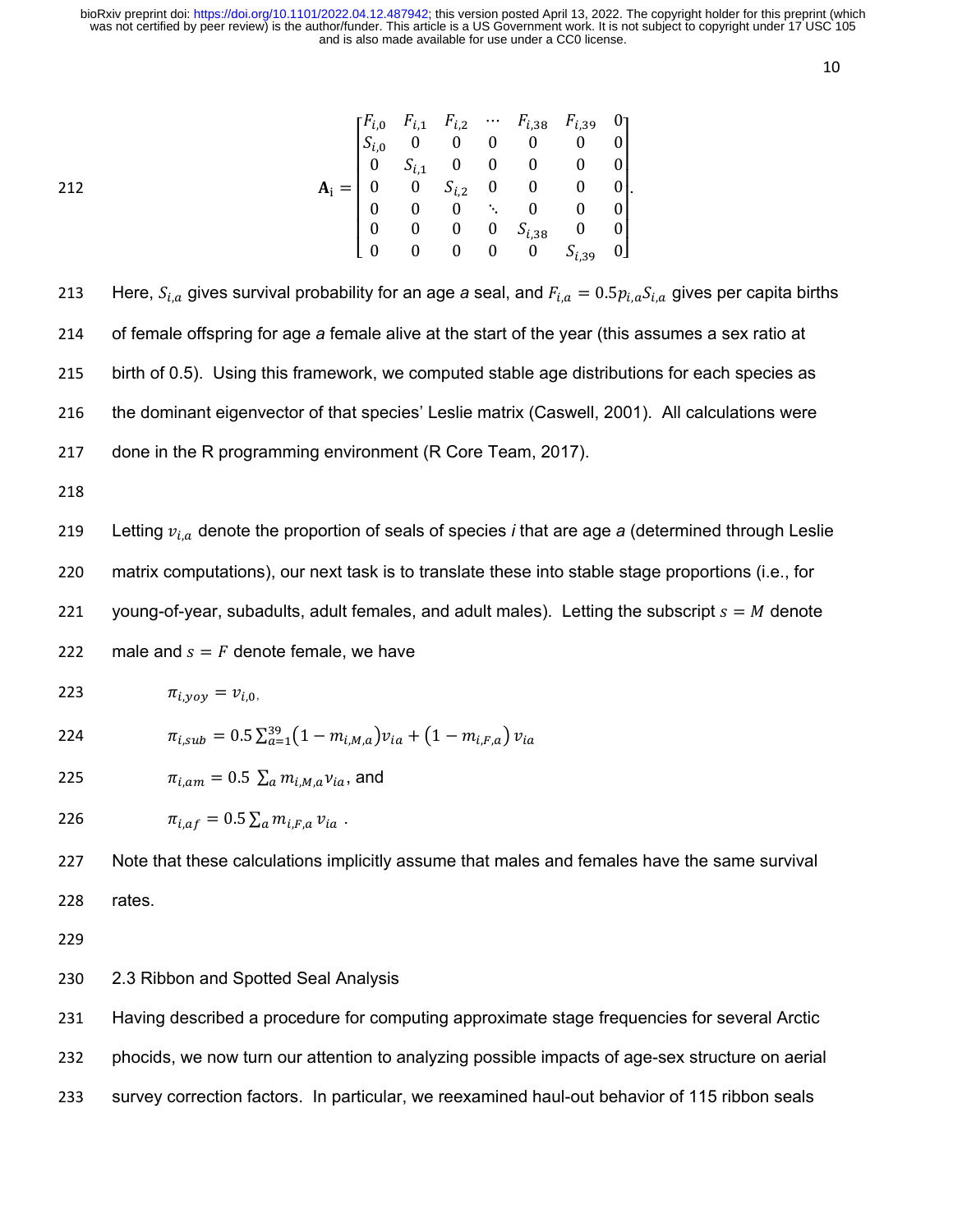and 104 spotted seals initially analyzed by London et al. (2022). In addition to examining time- of-day and weather effects, London et al. (2022) estimated sex-age effects on haul-out probabilities, including interactions between sex-age class (young-of-year, subadult, adult female, and adult male) and day of year. In this study, we used their data and a GLMM 238 modeling framework to  $(1)$  predict  $\tilde{a}$  as in Eq. 1 using a model with an age-sex effect, and  $(2)$  $\;$  predict  ${\bf a}_0^*$  using a model without stable stage adjustments (we ran models for each species separately). To mimic aerial survey conditions during spring in the Arctic, we generated one availability prediction per day for Julian days 91-151 (April 1 - May 30 in non-leap years), at solar noon. To aid in interpretation, we omitted weather effects from GLMMs and only produced predictions for non-pups (availability of pups during Arctic spring is further complicated by the birthing process). To see how differences in these estimates might influence abundance estimates from aerial

 $\;$  surveys, we calculated potential bias as  $\mathrm{\tilde{a}}/\mathrm{a}_0^*$ . This formulation is motivated by assuming that  $\mathrm{\tilde{a}}$  is an unbiased estimate of availability, and that abundance can be reasonably calculated using 249 a Horvitz-Thompson-like estimator (cf., Cochran 2007), i.e.,  $\hat{N} = C/\hat{a}$  (C being a hypothetical aerial survey count).

- 
- 2.4 Data and software
- TDR data and haul-out predictions are currently available at
- [https://github.com/jmlondon/berchukFits;](https://github.com/jmlondon/berchukFits) Survival and reproductive schedules, and R code to
- perform stable stage estimation are currently available at
- [https://github.com/pconn/StableStagePhocid.](https://github.com/pconn/StableStagePhocid) Both repositories will be archived to a permanent,
- publicly available location upon manuscript acceptance.
- 
- **3. Results**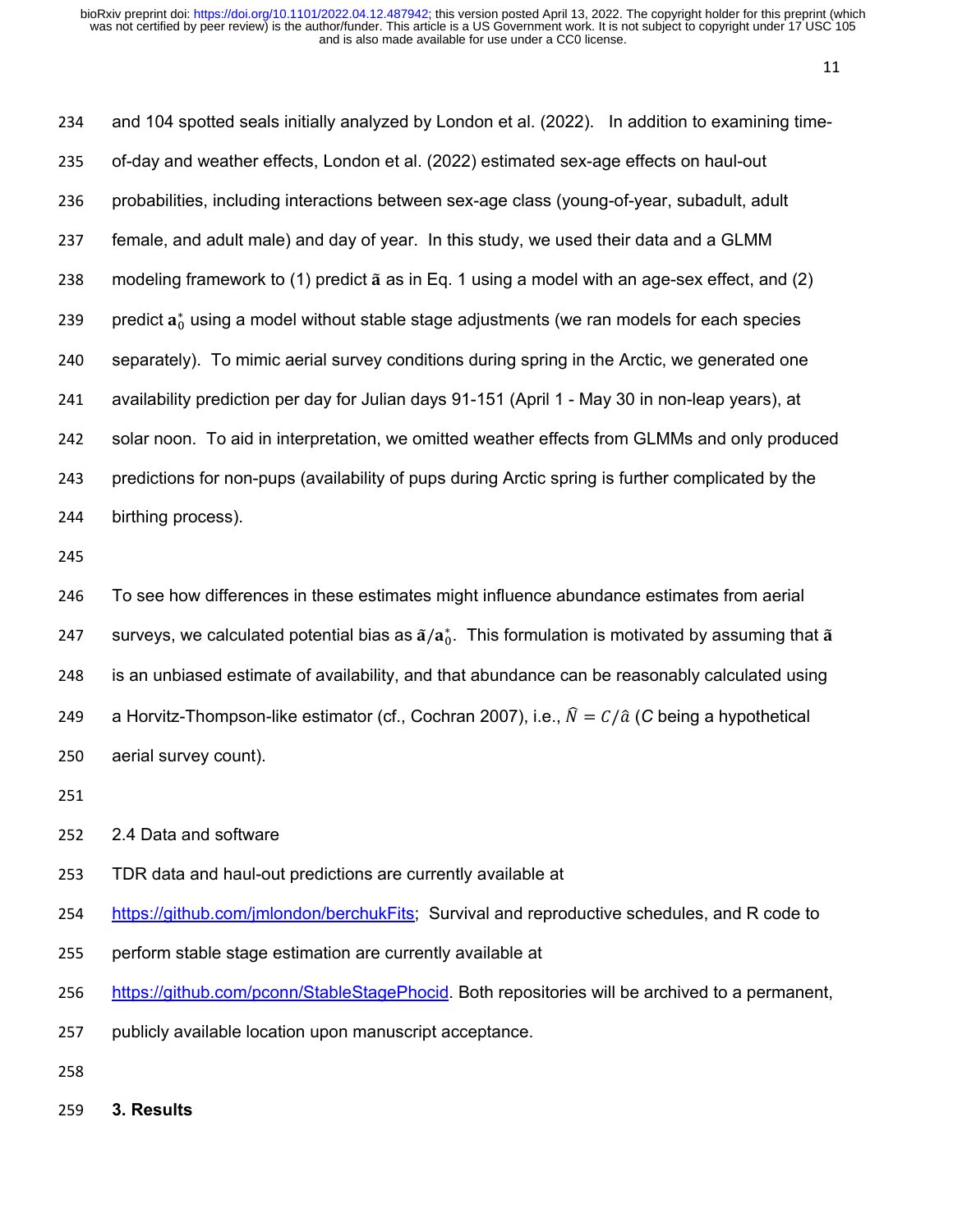#### 3.1 Stable stage distributions

 Hierarchical meta-analysis models for mortality produced estimates of annual survival for bearded, ribbon, ringed, and spotted seals that increased with age before declining due to senescence (Fig. 1a), as expected given the functional form employed (Trukhanova et al., 2018). Reproductive and sexual maturity schedules differed substantially among species (Figs. 1b-1d), with ribbon seals maturing the earliest and bearded and ringed seals maturing the slowest. These translate into very different expected stage proportions (Fig. 2). In particular, ribbon seal populations should primarily be composed of adults owing to early maturation, whereas bearded and ringed seals should have a much higher proportion of subadults.

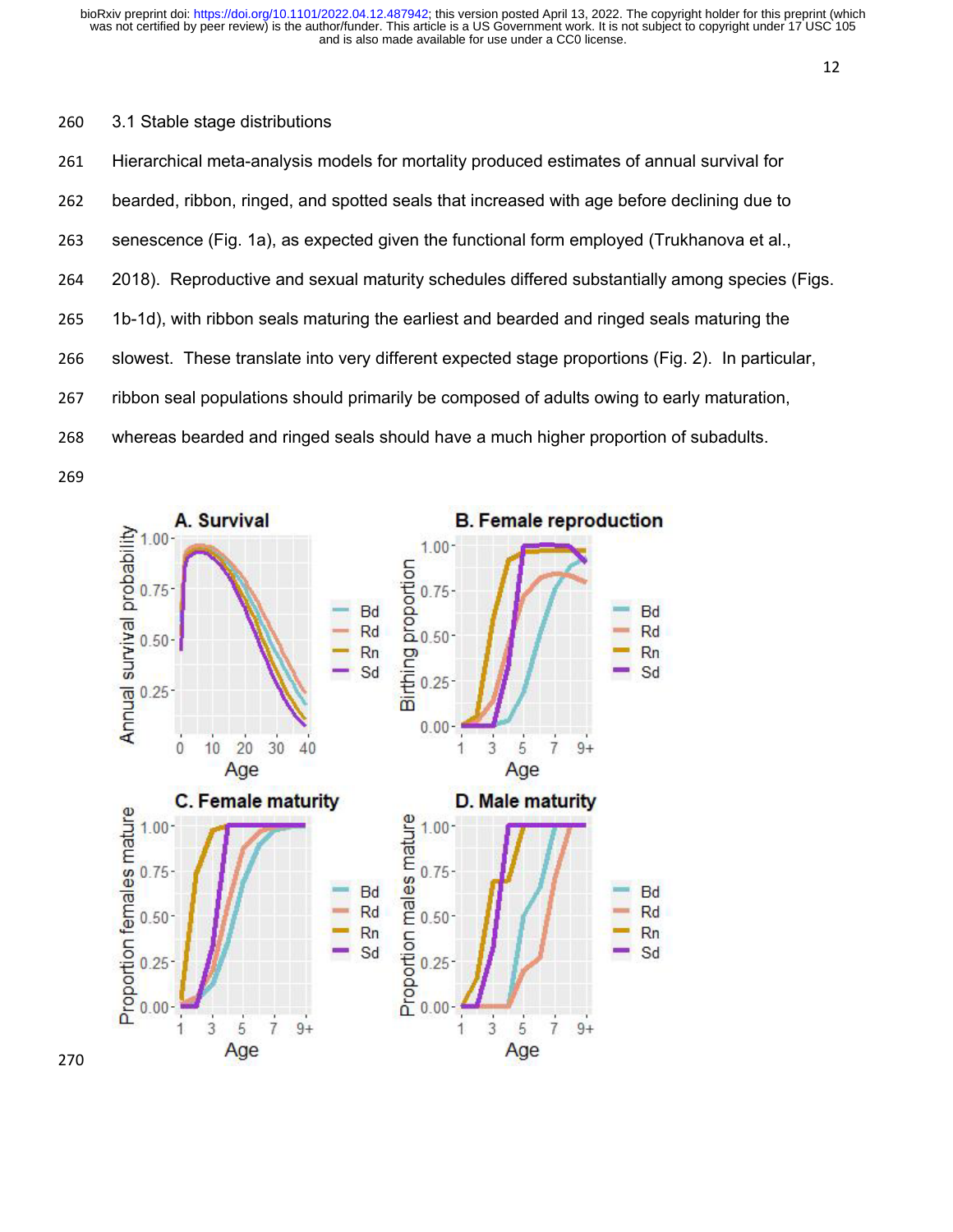- Figure 1. Annual survival probability, proportion of reproducing females, and proportion of
- sexually mature seals as a function of age for four species of ice-associated phocids (bearded
- seals: Bd; ringed seals: Rd; ribbon seals: Rn; and spotted seals: Sd). These estimates were
- used in stable stage calculations.



#### 

 Figure 2. Stable stage proportions estimated from matrix population models and age-specific sexual maturity schedules for four phocid species. "YOY" stands for young-of-year.

3.2 Aerial survey correction factors for ribbon and spotted seals

- Estimates of haul-out probabilities for spotted and ribbon seals differed depending on whether
- age-sex class was ignored (treating the marked sample as representative of the population)
- versus accounted for in predictions using stable stage weighting (Figure 3). In particular,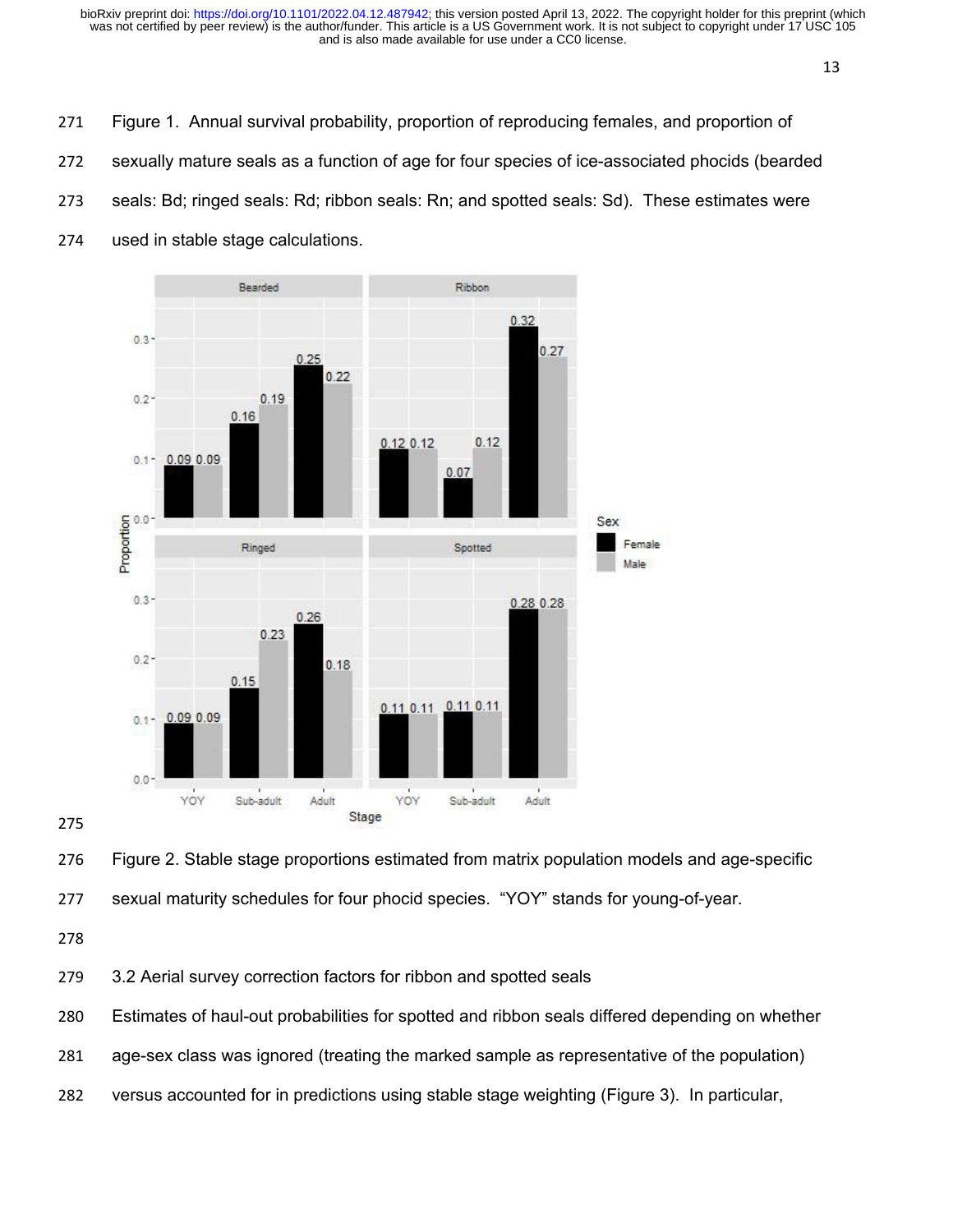weighted predictions were almost always higher than model predictions ignoring age-sex class. This is largely because samples of satellite tagged seals comprised higher proportions of subadults than expected for the population based on stable stage proportions. For spotted seals, 41% of non-pup telemetry observations were from subadults, whereas stable stage proportions suggested that 28% of non-pups should be subadults. For ribbon seals, 32% of non-pup records came from subadults compared to the 24% expected from stable stage proportions. Depending on the day of the survey, omitting stable-stage weighting adjustments could be expected to bias aerial survey abundance estimates of non-pups by -16 to 0% for ribbon seals (mean -5%), and by 10-20% (mean 13%) for spotted seals (Figure 3).



 Figure 3. Availability and expected bias in abundance for models that do and do not adjust for age-sex effects. Panel (A) gives a comparison of predicted haul-out probabilities for subadult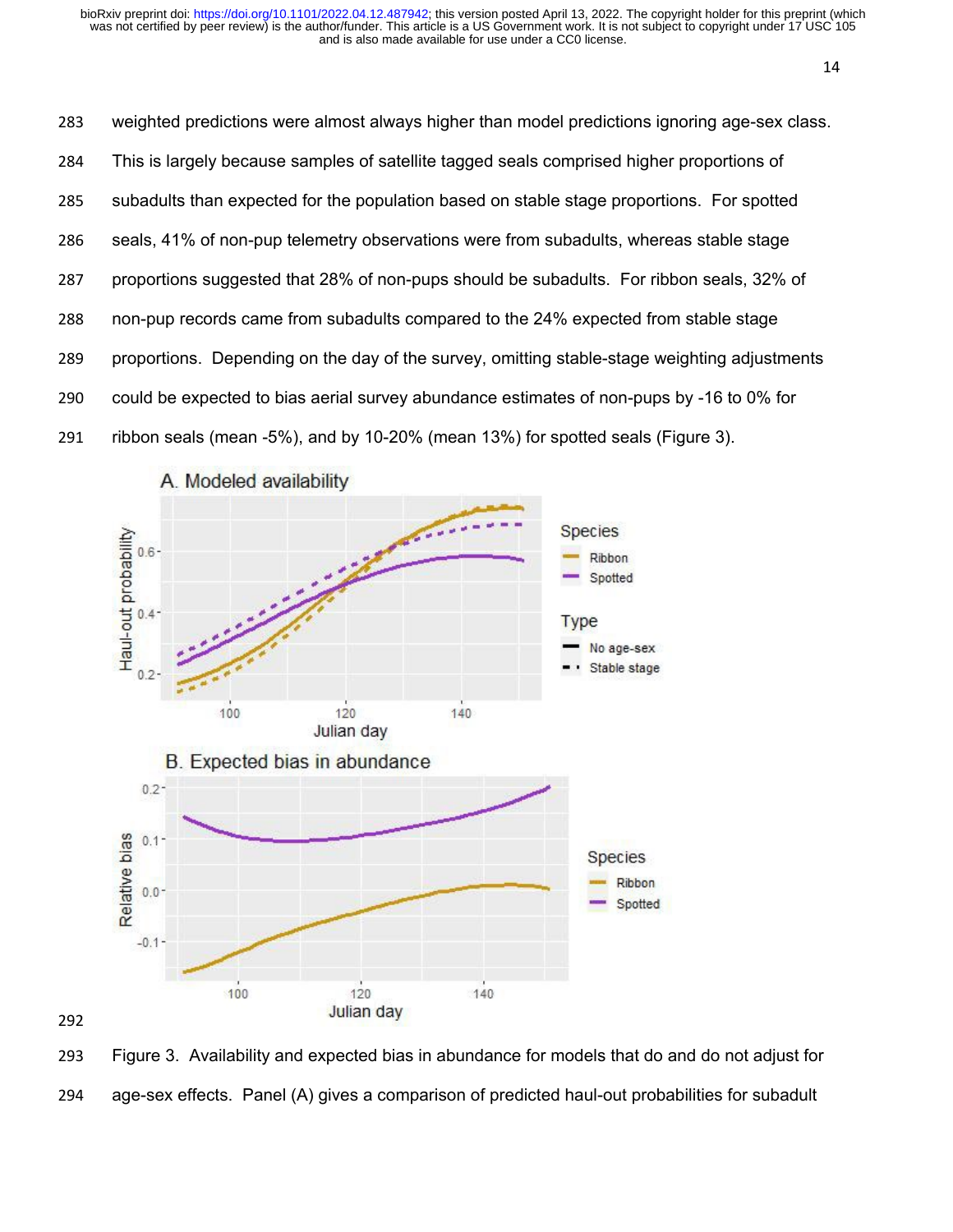and adult ribbon and spotted seals for models ignoring age-sex structure (solid lines) with models that account for age-sex structure and adjust predicted haul-out behavior by stable age proportions (dashed lines). Panel (B) summarizes the expected bias in abundance estimates when age-aggregated availability estimates are used (assuming that the age- and sex-adjustment model is true).

#### **4. Discussion**

 In this paper, we showed that estimates of availability needed for aerial survey correction factors can be biased when the age-sex composition of satellite tagged seals differs from the population and when age-aggregated availability estimates are used. We also illustrate how matrix population models and estimates of stable stage composition can be used to adjust estimates to remove these biases. Use of matrix population models and stable stage composition implicitly involves another set of assumptions – namely that life history schedules are accurate and that there have not been any major perturbations to the system (e.g., wide scale recruitment failures, extreme stochasticity in vital rates). Nevertheless, we believe stable stage proportions obtained in this manner are an improvement over the raw age proportions obtained via opportunistic sampling that might favor capture of the most vulnerable (and often younger) individuals. When assumptions underlying matrix population models are in doubt, researchers may want to conduct sensitivity analyses to investigate the effects of alternative age- and sex-class proportions on resultant availability estimates.

 Where possible, our stable stage estimates relied on reproductive schedules developed from recent harvest collections (i.e., Alaska Dept. of Fish and Game, 2020; Quakenbush et al. 2020). However, ribbon seal and bearded seal reproductive schedules (and ages of male sexual maturity) relied on dated estimates from the Russian literature (i.e., Fedoseev, 1965; Fedoseev, 2000; Tikhamorov, 1966). Although these schedules work to illustrate our modeling approach,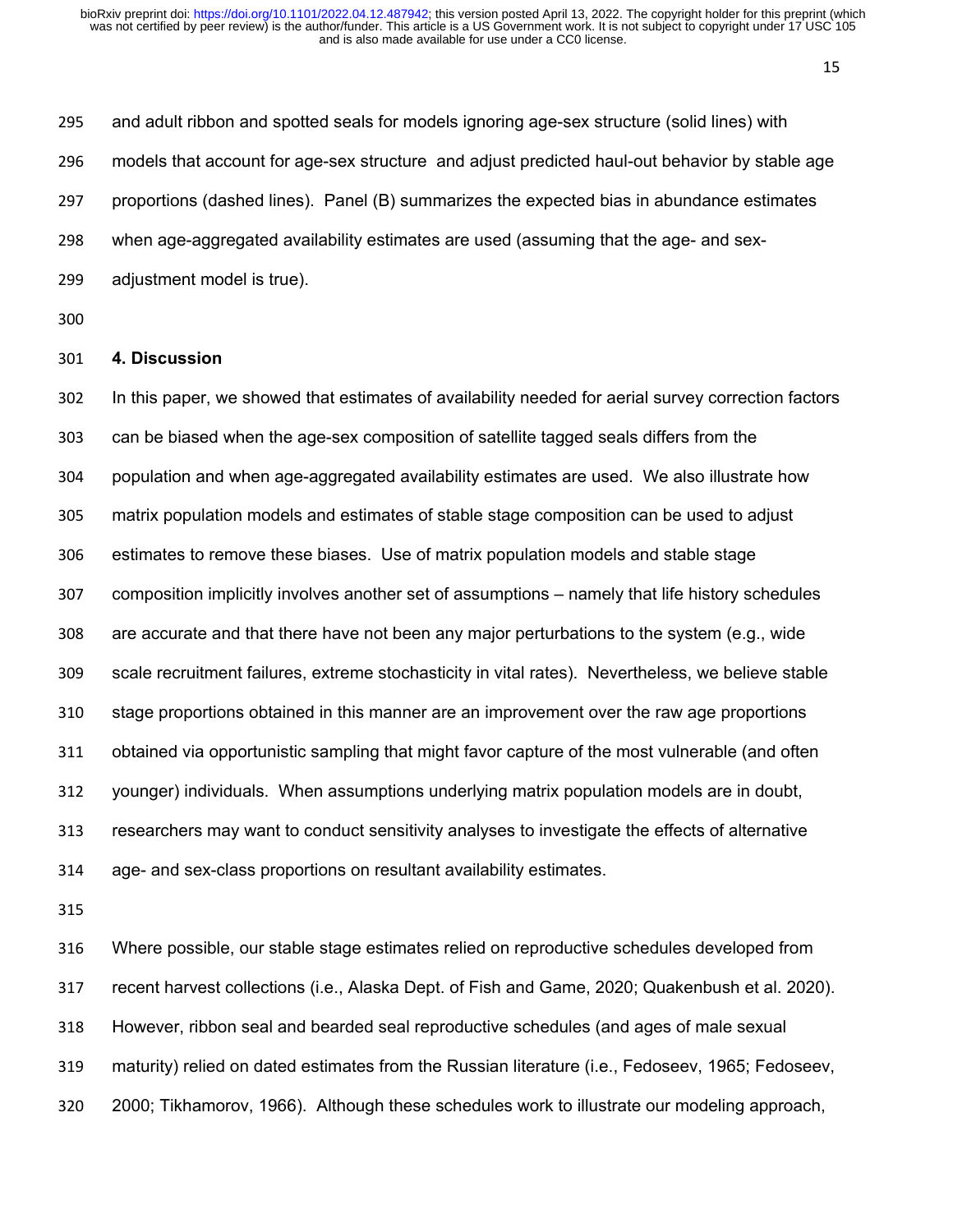they may need to be updated for specific locations and time periods where surveys are conducted. For example, there is some indication that the age of ringed seal sexual maturity may have decreased in the last several decades (Krafft et al., 2006; Quakenbush et al., 2020); it would thus be useful to continue (and perhaps expand) sampling of Alaska Native subsistence harvests in Alaska to update our analysis with more recent data. For ringed seals, there is also some thought that mature, sexually reproducing seals preferentially select landfast ice in the Chukchi Sea, and that immature seals preferentially select pack ice habitat in the Bering Sea (Crawford et al., 2019; but see Kelly, in press). This raises an interesting question about habitat partitioning. If younger individuals select different habitats than older individuals, and if haul-out probabilities differ between the two groups, there is an argument that one should use an adult- biased correction factor in one area, and an immature-biased correction factor in the other. To make such regionally different availability predictions, researchers would need spatially explicit information on population age-sex composition, which may be difficult to collect.

 Our finding that age-sex variation in seal behavior can cause biases in population dynamics parameters is not new. For instance, Härkönen et al. (1999) showed that skewed sampling of age-sex classes can result in biased estimates of population growth, survival, and fecundity in harbor seals. Similarly, Lonergan et al. (2013) illustrate how temporal variability in sex-ratios (with different haul-out probabilities for each sex) might confound inference about abundance and trend at a harbor seal haul-out site. When sample sizes allow, it thus seems prudent to account for age- and sex-based variation in behavior when applying population corrections based on biased samples of tagged seals. Our approach illustrates one possible approach for doing so. In cases where sample sizes do not allow for robust characterization of age-sex effects on availability, we advise increased caution when interpreting abundance estimates from aerial surveys of marine mammals.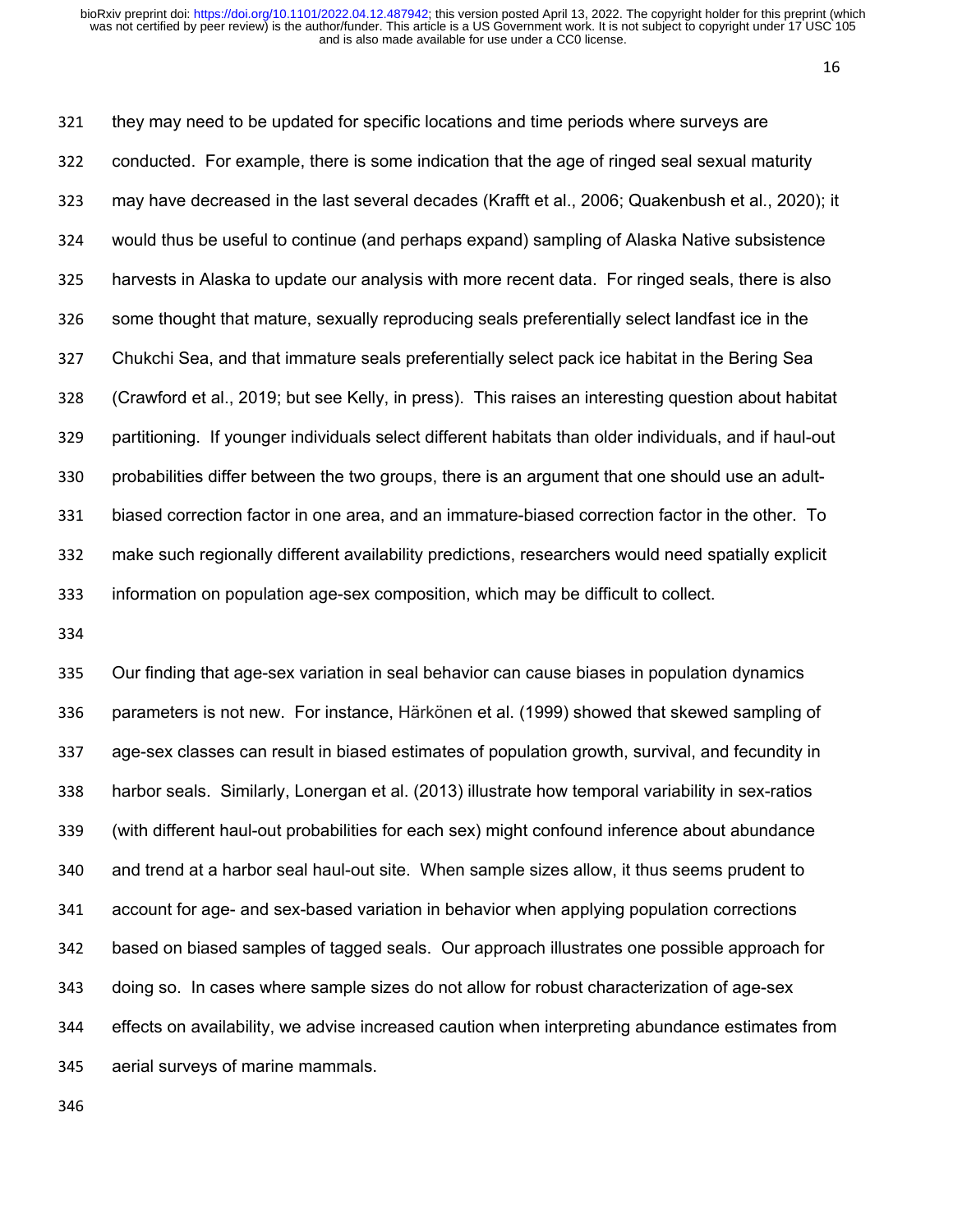# Acknowledgments

| 348 | We thank our colleagues L. Quakenbush and A. Bryan (ADFG) for providing sexual maturity          |
|-----|--------------------------------------------------------------------------------------------------|
| 349 | and reproduction data, and the Alaska Native subsistence hunters who provided the samples        |
| 350 | those data were based on. We also thank P. Boveng, M. Ferguson, J. Lee, and B. McClintock        |
| 351 | who provided comments on an earlier draft of this paper. This study was supported by NOAA,       |
| 352 | Alaska Fisheries Science Center. Any use of trade, firm, or product names is for descriptive     |
| 353 | purposes only and does not imply endorsement by the U.S Government.                              |
| 354 |                                                                                                  |
| 355 | <b>REFERENCES</b>                                                                                |
| 356 | Alaska Dept. of Fish and Game. (2020). Alaska Pinniped Research, Project 04: Biological          |
| 357 | monitoring of ice seals in Alaska to determine health and status of populations—diet,            |
| 358 | disease, contaminants, reproduction, body condition, growth, and age at maturity. Final          |
| 359 | Report to National Oceanographic and Atmospheric Association, Award Number:                      |
| 360 | NA16NMF4390029. 180 pp + appendices.                                                             |
| 361 | Barlow, J., Oliver, C. W., Jackson, T. D. & Taylor, B. L. (1988). Harbor porpoise, Phocoena      |
| 362 | phocoena, abundance estimation for California, Oregon, and Washington: II. Aerial                |
| 363 | surveys. Fishery Bulletin, U.S. 86(3), 433-444.                                                  |
| 364 | Bengtson, J. L., Hiruki-Raring, L. M., Simpkins, M. A. & Boveng, P. L., (2005). Ringed and       |
| 365 | bearded seal densities in the eastern Chukchi Sea, 1999-2000. Polar Biology, 28(11),             |
| 366 | 833-845.                                                                                         |
| 367 | Boveng, P. L., Ziel, H. L., McClintock, B. T. & Cameron, M. F., (2020). Body condition of phocid |
| 368 | seals during a period of rapid environmental change in the Bering Sea and Aleutian               |
| 369 | Islands, Alaska. Deep Sea Research Part II: Topical Studies in Oceanography, 181,                |
| 370 | 104904.                                                                                          |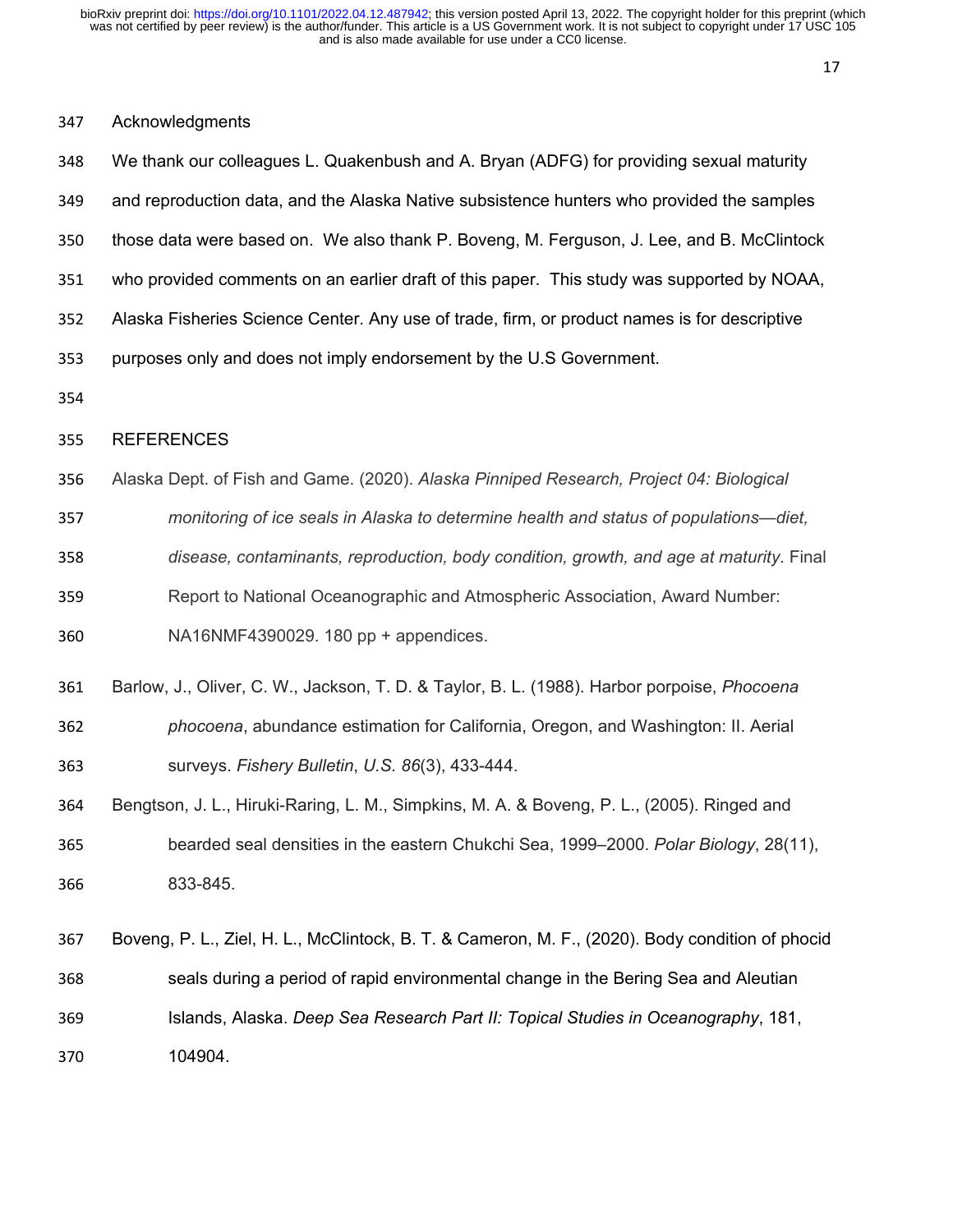- Cameron, M. F., Frost, K. J., Ver Hoef, J. M., Breed, G. A., Whiting, A. V., Goodwin, J. &
- Boveng, P. L. (2018). Habitat selection and seasonal movements of young bearded
- seals (*Erignathus barbatus*) in the Bering Sea. *PloS One*, 13(2), e0192743.
- Caswell, H., 2001. *Matrix population models (Vol. 1)*. Sinauer.
- Choquet, R., Viallefont, A., Rouan, L., Gaanoun, K. & Gaillard, J. M. (2011). A semi‐Markov
- model to assess reliably survival patterns from birth to death in free‐ranging
- populations. *Methods in Ecology and Evolution*, 2(4), 383-389.
- Cochran, W.G. (2007). *Sampling techniques*. John Wiley & Sons.
- Conn, P. B., Ver Hoef, J. M., McClintock, B. T., Moreland, E. E., London, J. M., Cameron, M. F.,
- Dahle, S. P. & Boveng, P.L. (2014). Estimating multispecies abundance using
- automated detection systems: ice‐associated seals in the Bering Sea. *Methods in Ecology and Evolution*, 5(12), 1280-1293.
- Crawford, J. A., Frost, K. J., Quakenbush, L. T. & Whiting, A. (2019). Seasonal and diel
- differences in dive and haul-out behavior of adult and subadult ringed seals (*Pusa hispida*) in the Bering and Chukchi seas. *Polar Biology*, *42*(1), pp.65-80.
- Crawford, J. A., Quakenbush, L. T. & Citta, J. J. (2015). A comparison of ringed and bearded
- seal diet, condition and productivity between historical (1975–1984) and recent (2003–
- 2012) periods in the Alaskan Bering and Chukchi seas. *Progress in Oceanography*, 136, 133-150.
- Diefenbach, D. R., Marshall, M. R., Mattice, J. A. and Brauning, D. W. (2007). Incorporating availability for detection in estimates of bird abundance. *The Auk*, 124(1), 96-106.
- Fedoseev, G. A. (2000). *Population biology of ice-associated forms of seals and their role in the*
- *northern Pacific ecosystems*. Center for Russian Environmental Policy, Russian Marine Mammal Council.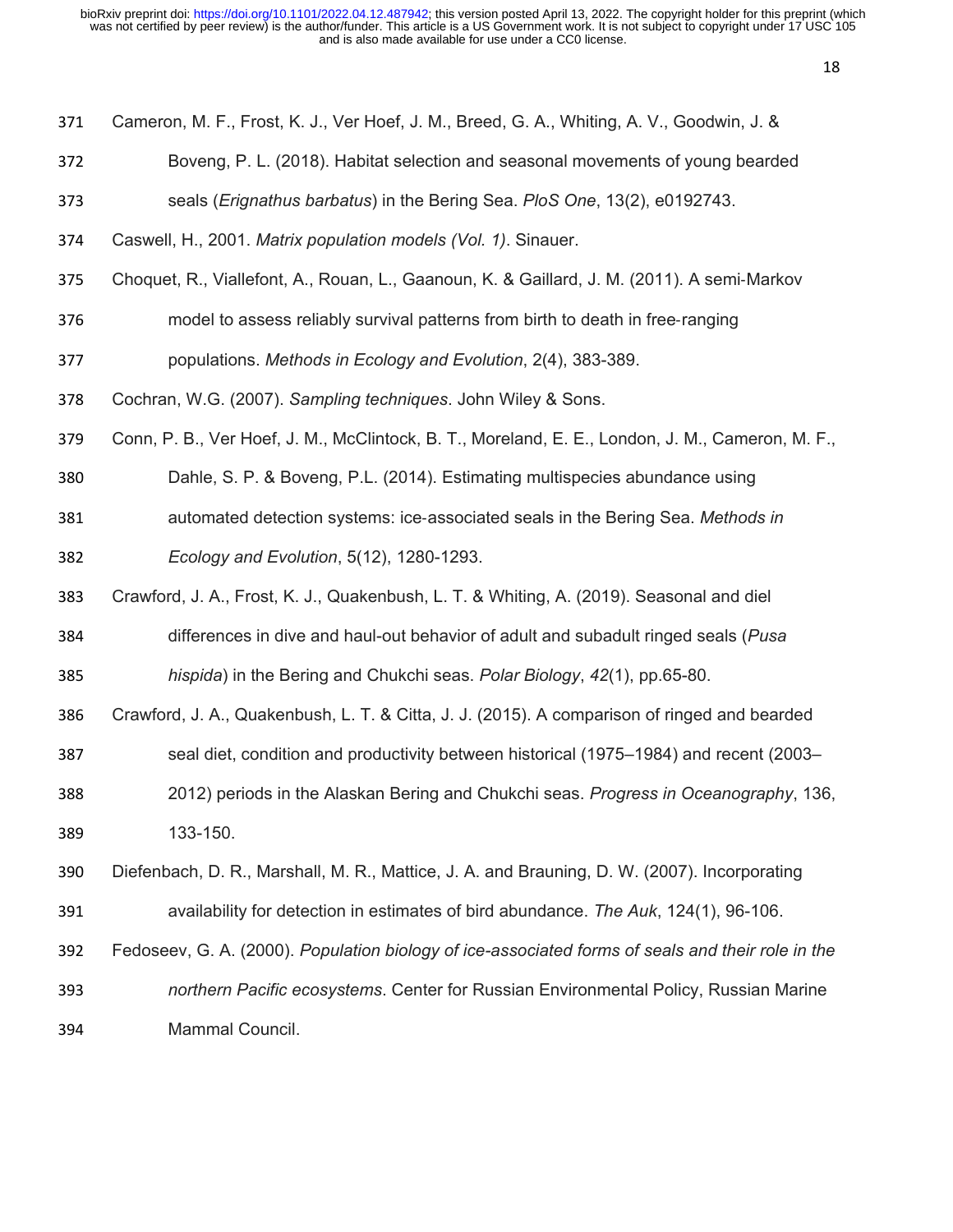- Härkönen, T., Hårding, K. C. & Lunneryd, S.G. (1999). Age‐and sex‐specific behaviour in
- harbour seals *Phoca vitulina* leads to biased estimates of vital population
- parameters. *Journal of Applied Ecology*, 36(5), 825-841.
- Kelly B. P. (In press). *The ringed seal: behavioral adaptations to seasonal ice and snow cover*.
- 399 In D. Costa & E. McHuron (Eds.), Ethology of earless or true seals (pp. xx), Springer.
- Krafft, B. A., Kovacs, K. M., Frie, A. K., Haug, T., & Lydersen, C. (2006). Growth and population
- parameters of ringed seals (*Pusa hispida*) from Svalbard, Norway, 2002-2004. *ICES Journal of Marine Science*, 63, 1136-1144.
- London, J. M., Conn, P. B., Hardy, S. K., Richmond, E. L., Ver Hoef, J. M., Cameron, M. F.,
- Crawford, J. A., Von Duyke, A .L., Quakenbush, L. T. & Boveng, P. L. (2022). Haul-out
- behavior and aerial survey detectability of seals in the Bering and Chukchi seas.

BioArxiv https://doi.org/10.1101/2022.04.07.487572.

- Lonergan, M., Duck, C., Moss, S., Morris, C. & Thompson, D. (2013). Rescaling of aerial survey data with information from small numbers of telemetry tags to estimate the size of a
- declining harbour seal population. *Aquatic Conservation: Marine and Freshwater*
- *Ecosystems*, *23*(1), 135-144.
- Lowry, L. F., Frost, K. J., Davis, R., DeMaster, D. P. & Suydam, R. S. (1998). Movements and behavior of satellite-tagged spotted seals (*Phoca largha*) in the Bering and Chukchi Seas. *Polar Biology*, 19(4), 221-230.
- Marsh, H. & Sinclair, D. F. (1989). Correcting for visibility bias in strip transect aerial surveys of aquatic fauna. *The Journal of Wildlife Management*, 53, 1017-1024.
- McCullagh, P. & Nelder, J. A. (2019). *Generalized linear models*. Routledge.
- McLaren, I. A., 1961. Methods of determining the numbers and availability of ringed seals in the eastern Canadian Arctic. *Arctic*, *14*(3), 162-175.
- Nichols, J. D., Thomas, L. & Conn, P. B. (2009). *Inferences about landbird abundance from*
- *count data: recent advances and future directions*. In D. L. Thomson, E. G. Cooch & M.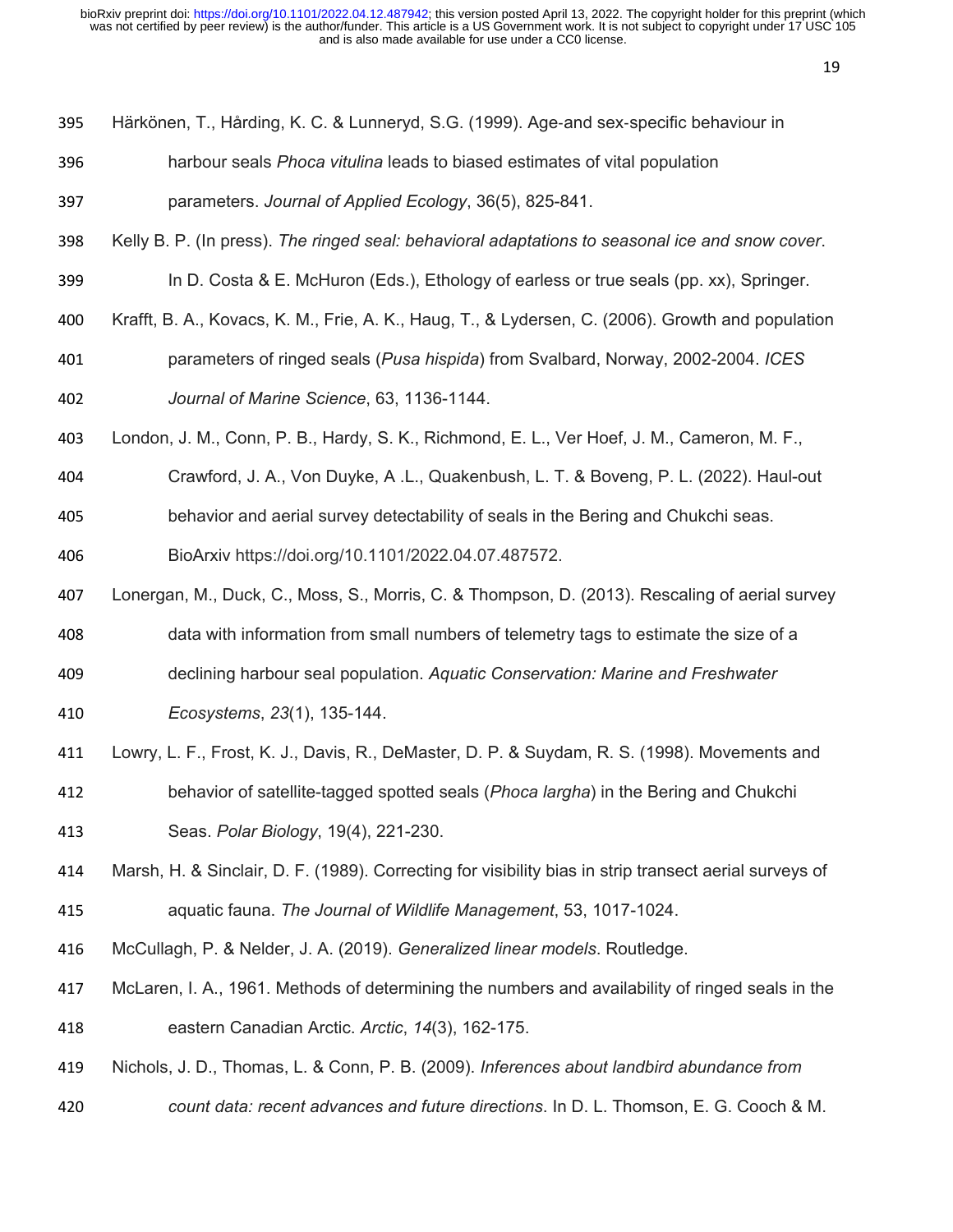| 421 | J. Conroy (Eds.), Modeling demographic processes in marked populations (pp.201-235).             |
|-----|--------------------------------------------------------------------------------------------------|
| 422 | Springer.                                                                                        |
| 423 | Oftedal, O. T., Boness, D. J. & Tedman, R. A. (1987). The behavior, physiology, and anatomy of   |
| 424 | lactation in the pinnipedia. In H. H. Genoways (Ed.), Current mammalogy (pp. 175-245).           |
| 425 | Springer.                                                                                        |
| 426 | Olnes, J., Breed, G. A., Druckenmiller, M. L., Citta, J. J., Crawford, J. A., Von Duyke, A. L. & |
| 427 | Quakenbush, L. (2021). Juvenile bearded seal response to a decade of sea ice change              |
| 428 | in the Bering, Chukchi, and Beaufort seas. Marine Ecology Progress Series, 661, 229-             |
| 429 | 242.                                                                                             |
| 430 | Quakenbush, L. T., Bryan, A., Crawford, J. & Olnes, J. (2020). Biological monitoring of ringed   |
| 431 | seals in the Bering and Chukchi seas. Final Report to National Oceanographic and                 |
| 432 | Atmospheric Administration, Award Number: NA16NMF4720079. 33 pp + appendices.                    |
| 433 | R Core Team. (2017). R: A language and environment for statistical computing. R Foundation       |
| 434 | for Statistical Computing. https://www.R-project.org/.                                           |
| 435 | Simpkins, M. A., Withrow, D. E., Cesarone, J. C. & Boveng, P. L. (2003). Stability in the        |
| 436 | proportion of harbor seals hauled out under locally ideal conditions. Marine Mammal              |
| 437 | Science, 19, 791-805.                                                                            |
| 438 | Stirling, I. (1983). The evolution of mating systems in pinnipeds. In J. F. Eisenberg & D. G.    |
| 439 | Kleiman (Eds.) Recent advances in the study of mammalian behavior (pp.489-527),                  |
| 440 | Special Pub. No. 7, American Society of Mammalogists.                                            |
| 441 | Thometz, N. M., Hermann-Sorensen, H., Russell, B., Rosen, D. A. & Reichmuth, C. (2021).          |
| 442 | Molting strategies of Arctic seals drive annual patterns in metabolism. Conservation             |
| 443 | Physiology, 9(1), p.coaa112.                                                                     |
| 444 | Van Parijs, S. M. & Clark, C. W. (2006). Long-term mating tactics in an aquatic-mating pinniped, |

the bearded seal, *Erignathus barbatus*. *Animal Behaviour*, 72(6), 1269-1277.